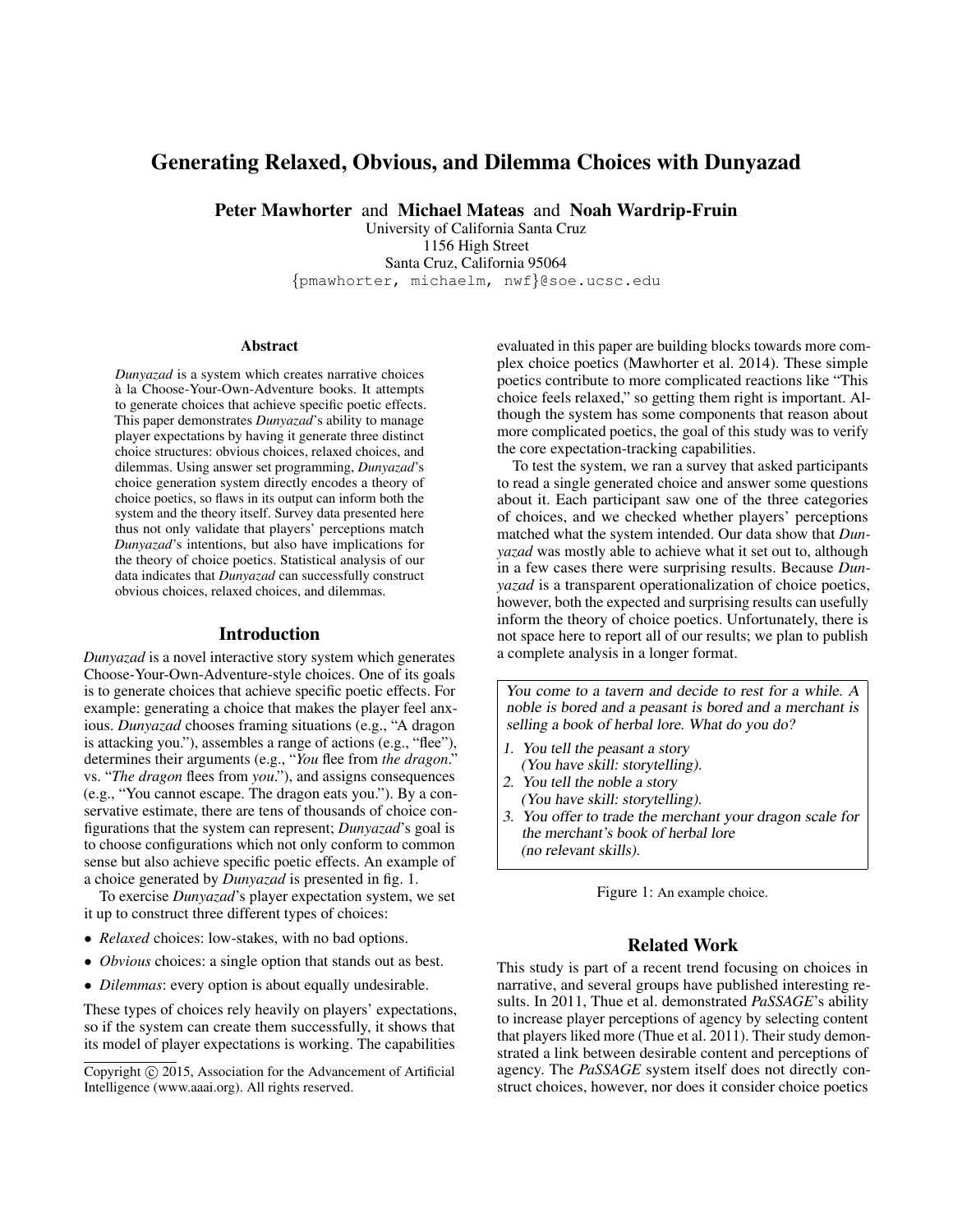in its operation. Instead, it uses online player modelling to determine what kinds of content a player prefers, and selects from pre-written alternatives based on that.

Fendt, et al. showed that direct feedback after players make a choice can create an illusion of agency, albeit in an extremely simple interactive narrative (Fendt et al. 2012). In this study, the choices were part of a hand-written adventure game, whereas *Dunyazad* generates choices on its own. This study focused on how differences in the outcome text of choice structures affected players' perceptions of agency.

In a similar study, Cardona-Rivera et al. found that choices where the options lead to significantly divergent outcomes increase feelings of agency (Cardona-Rivera et al. 2014). Again this study used hand-written content; it focused on the connections between agency and divergence of outcomes.

In another study using the Choose-Your-Own-Adventure format, Yu and Riedl were able to predict and influence players' choices using collaborative filtering (Yu and Riedl 2013). Like the Fendt et al. and Cardona-Rivera et al. studies, this study used hand-written text, but this study adapted two existing Choose-Your-Own-Adventure books, rather than creating their own stories. This resulted in much more complex stories, which more closely mimic the normal conditions of entertainment consumption. Yu and Riedl's system did not generate options, however, it simply selected options to present from a number of hand-written alternatives that conveyed different motives for choosing a particular path. This is a form of choice construction (since the exact options are dynamic), but the framing and outcomes are not dynamic and the space of possible options is fixed.

Yu and Riedl succeeded in using collaborative filtering to predict which motivations would be most appealing, and they were able to use this to guide players' choices. Although they focused on guiding each player towards content that the system predicted that player would enjoy, one could imagine a version that tried to influence players' perceptions of the choices themselves. In contrast to Yu and Riedl's system, *Dunyazad* uses a formal model of player expectations. While collaborative filtering allows a system to tailor content and potentially allows fine-grained discrimination of preferences, it is difficult to interpret. *Dunyazad*'s formal model, while not adaptive, is driven by and informs a theory of choice poetics. That said, the use of online feedback is desirable for a system like *Dunyazad*, and implementing something like Yu and Riedl's work is a tempting direction for future work.

These related studies are mostly focused on a single aspect of choice poetics (such as agency) whereas *Dunyazad* attempts to address constructing poetic choices more broadly. Additionally, none of the studies mentioned thus far involved narrative generation systems that construct stories from raw material. Considering constructive systems that are similar to *Dunyazad*, Szilas' *IDtension* and El-Nasr's *Mirage* both stand out as interactive narrative systems rooted in narrative theories (Szilas 2003; El-Nasr 2007). *IDtension* is based on traditional narrative theory, whereas *Mirage* incorporates performance art theory. *Dunyazad* is also guided by a narrative theory–the theory of how choices are perceived by an audience (Mawhorter et al. 2014).

Another constructive system is Roberts and Isbell's 2014

drama management system which constructs statements designed to influence the player (Roberts and Isbell 2014). Like *Dunyazad*, their system uses a predicate representation and template-based text generation. However, instead of constructing choices, their system constructs text that is added to existing choices to sway the player towards an option. Given that some effects (not our focus here) like regret depend on players choosing certain outcomes, Roberts and Isbell's system would have great synergy with *Dunyazad*. In this study, we focus instead on *Dunyazad*'s ability to generate choices whose options manipulate player expectations– obvious choices, relaxed choices, and dilemmas. In some ways, this is reminiscent of narrative generation systems that have focused on specific traditional poetic effects, such as *Suspenser* (suspense) and *Prevoyant* (foreshadowing) (Cheong and Young 2006; Bae and Young 2008).

# *Dunyazad*

This section gives a brief overview of how *Dunyazad* functions. For more detail, consult (Mawhorter, Mateas, and Wardrip-Fruin 2014). For this study, *Dunyazad* constructed individual choices rather than entire stories. For single choices, it uses an answer set solver (the Potassco Labs tool clingo) to satisfy a complex set of constraints. The resulting answer sets correspond to choices, each complete with a setup, several options, and outcomes. This means that *Dunyazad*'s "algorithm" is actually a set of constraints that define the representation of a choice and how certain configurations create poetic effects.

*Dunyazad* uses a representation similar to the situation calculus (McCarthy 1963). The system can express states of and relations between characters and items in a scene, as well as potential actions. At a single choice, there is an initial situation, and each option leads to a modified situation. For the purposes of this experiment, outcome situations are irrelevant, because they are never shown to participants. However, the system still reasons about how outcomes impact player goals, and this is the focus of our study.

When building choices, *Dunyazad* uses rules about what actions are reasonable. For example, when threatened by a dragon, fleeing from it and attacking it are both reasonable options, but bribing yourself and trading with a nearby merchant are not. The rules that enforce these distinctions are the "basic plot model" and are too numerous to describe here in detail.<sup>1</sup> They include the preconditions of actions, rules about the priorities of different problems, and some general constraints (such as rules that forbid duplicate options).

Given a basic plot model, *Dunyazad* can construct choices consistent with a common-sense understanding of the storyworld. But *Dunyazad*'s goal is to construct choices with specific poetic effects. To this end, it has a theory of how players perceive options. These rules–which attempt to model player expectations–are the focus of our experiment.

*Dunyazad*'s reasoning about player perception is rooted in player goals. The system assumes that players will have the following goals while playing:

<sup>&</sup>lt;sup>1</sup> Although *Dunyazad* is very much still under development, the source code is available at https://github.com/solsword/dunyazad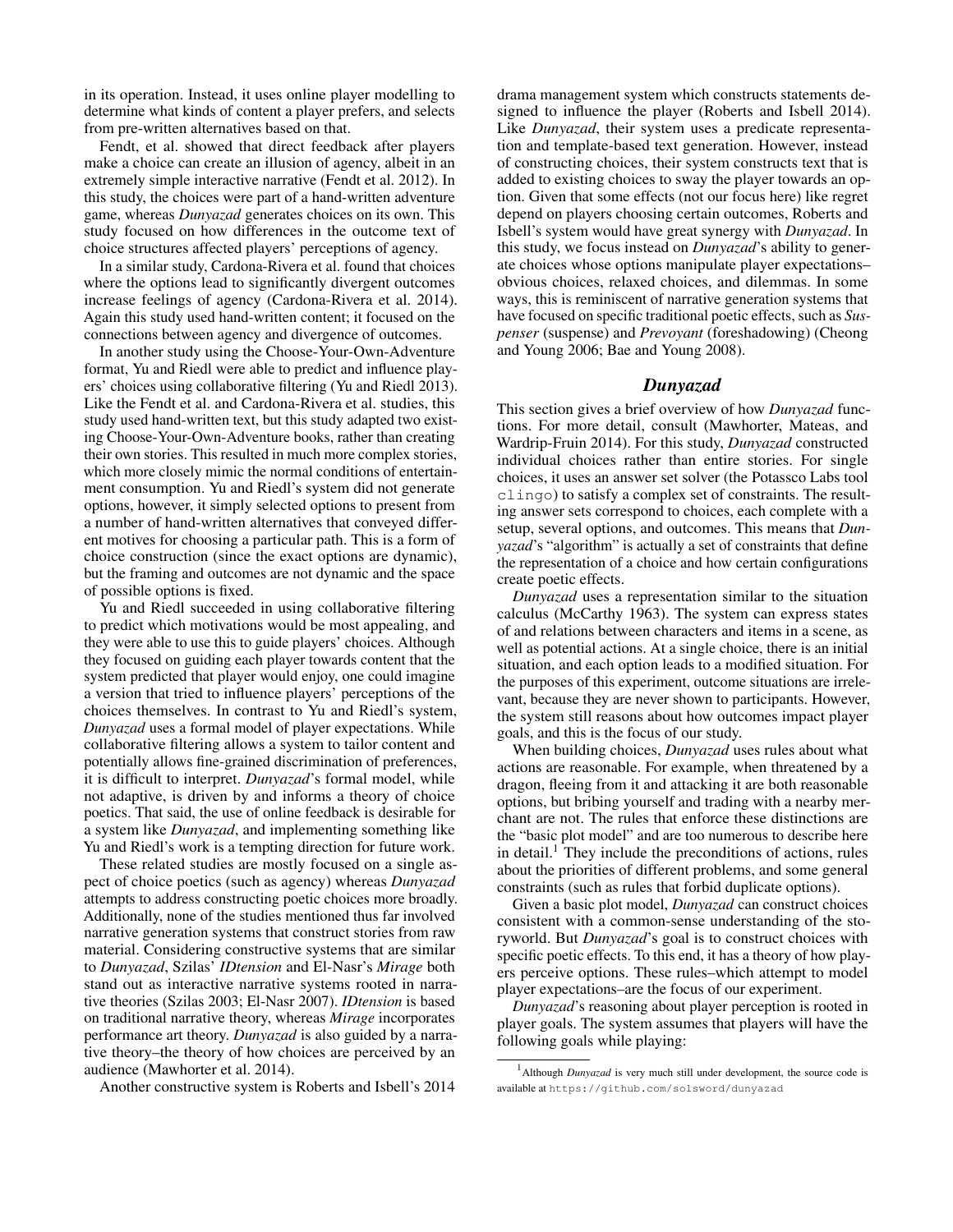- Avoid injury to their character (important).
- Avoid threats to their character (important).
- Diffuse threats to other innocent characters (important).
- Succeed at actions they initiate.
- Acquire tools for skills that they have.

In situations that involve "important" goals, those are assumed to have priority. Each choice is also determined to be "high-stakes," "low-stakes," or "no-stakes" depending on whether it involves important goals, no important goals (but some non-important goals), or no player goals at all. The system's model of player goals is thus fully author-specified: Both which goals the player is assumed to have and their priorities (which dictate stakes) are hard-coded.

When considering options, the system focuses on their outcomes. Each action can have multiple outcome variables, each of which takes on one of several values. For example, the attack action has a success outcome variable that can take on the values victory, defeat, and tie. Effects are usually predicated on outcomes, for example the outcome success=victory for an attack action removes any threatening relations between the loser and actors they had been threatening. *Dunyazad* can thus understand that attacking someone who is threatening the player character might achieve their goal to avoid being threatened.

Outcomes are linked to skills. For example, the outcome success=victoryof the attack action is linked to the fighting skill of both the attacker and the defender, as well as whether those parties have weapons. There are several link types, but in general, a link dictates that the presence (or absence) of a skill makes a certain outcome "likely" (or "unlikely"). No probabilities are involved; "likelihood" is an estimate of the player's *perception* that an outcome is likely. By manipulating who has which skills, *Dunyazad* can control the "likelihoods" of outcomes.

The player goals are formally defined in terms of which states "hinder," "enable," "fail," and "achieve" them. For example, "Avoid injury to the player-character," is formally defined as a goal which is "failed" when the player-character becomes injured or killed (there are no states which "hinder," "enable," or "achieve" this goal). The system can thus assign relations between each option and each player goal:

- An option "threatens" a goal if there is a possible outcome resulting in a state that hinders that goal.
- An option "enables" a goal if there is a possible outcome resulting in a state that advances that goal.
- An option "fails" a goal if a *likely* outcome results in a state that hinders that goal.
- An option "achieves" a goal if a *likely* outcome results in a state that advances that goal.
- Otherwise, an option is "irrelevant" to a goal.

These are player expectations, and if the system's theory of expectations works, it should be able to manage them for poetic effect. This is critical: If this expectation reasoning is flawed, the system won't be able to construct poetic choices,

either because the author's estimates of player goals aren't accurate, or because the logic for assessing options is insufficient to capture player reasoning. The system also evaluates outcomes, but that is not relevant to this study.

Of course, a single option might "enable" one goal and "threaten" another, and options must be considered together when assessing the impact of a choice. By constraining player expectations at a choice (a set of such constraints is a "choice structure"), the system can construct "obvious," "relaxed," and "dilemma" choices. The system can currently generate 14 different choice structures (examples: "mysterious," "uncomfortable," "bleak"), but only the "obvious," "relaxed," and "dilemma" structures were tested in this study.

The system's definitions for "obvious," "relaxed," and "dilemma" choices are as follows:

- For "obvious" choices, there should be exactly one option which "achieves" a goal and does not "fail" any, while no other option should "achieve" any goal, and all other options should at least "threaten" a goal.
- For "relaxed" choices, each option must at least "enable" or "achieve" a goal, and none may "threaten" or "fail" any goals. Additionally, the stakes should be low.
- For "dilemma" choices, all options should "threaten" if not "fail" a goal, and those goals should all have the same priority. No option should "achieve" any goal, and options that "enable" a goal must also "fail" some goal.

If these formal definitions sufficiently capture the poetic effects they are named after, players will perceive the generated choices as having corresponding properties. The poetic properties might also be present due to chance or other constraints in the system, but in that case, such properties should be present regardless of which choice structure is requested.

Once the answer set for a choice is generated, *Dunyazad* uses template-based natural language generation to create text. This text (fig. 1) conveys the setup and potentials at a choice and mentions any relevant skills and/or tools. Mentioning these is a way for the system to explicitly encourage players to view them as relevant.

# Method

The primary goal of our experiment was to assess *Dunyazad*'s ability to manage player expectations using options. The choice types we generated were chosen because they are each distinct in terms of player expectations. To gather data, we used Amazon Mechanical Turk to show participants choices and ask them a series of questions about specific qualities of those choices.

## **Treatments**

There were three treatments, each using different constraints to generate choices. These constraints were the "obvious," "relaxed," and "dilemma" definitions described above. For each treatment, *Dunyazad* was set up to generate a single choice, using the "basic plot model" constraints as well as the formal definition of one of the three choice types. Any significant differences between treatments are thus due to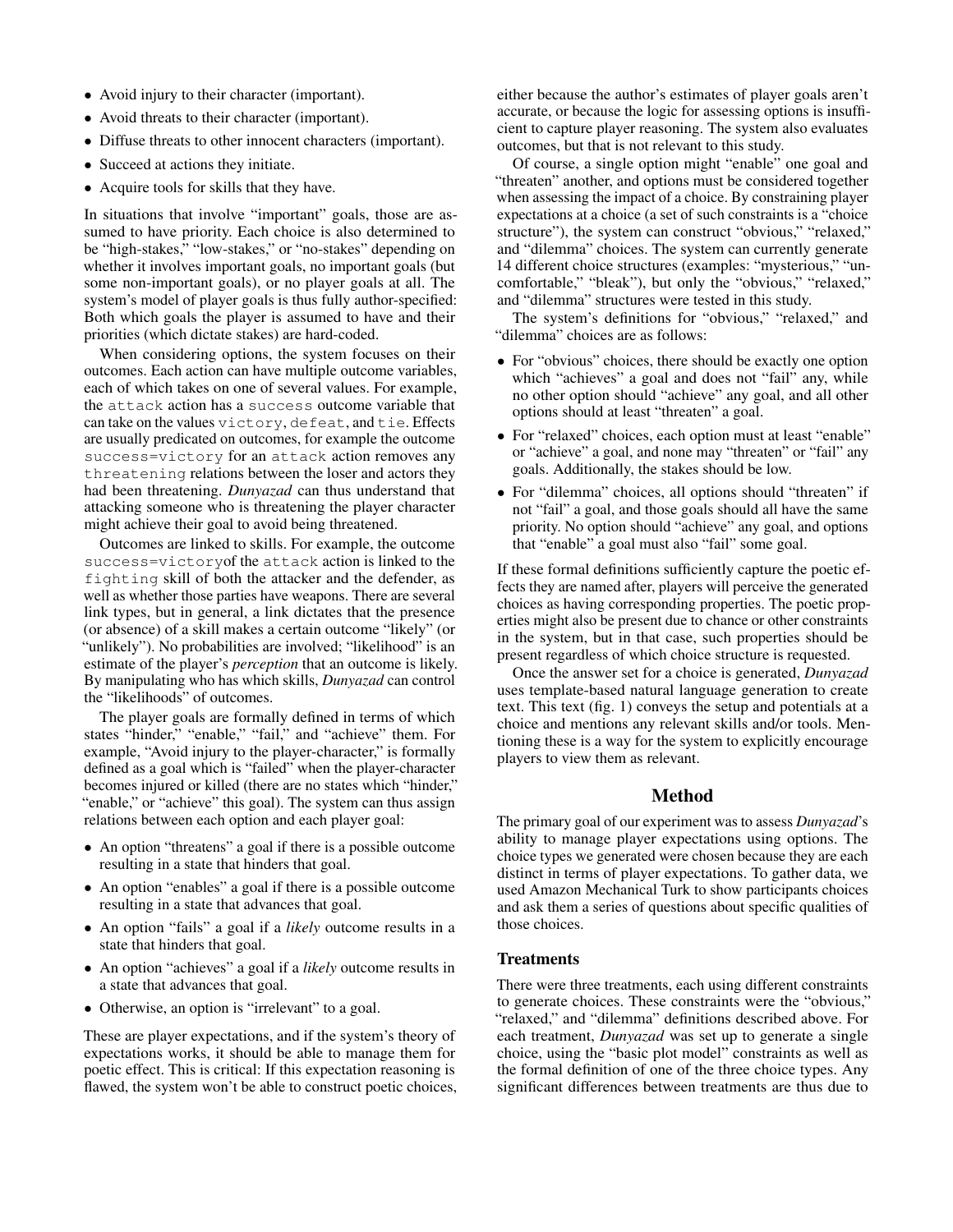the different poetic constraints used, as there were no other differences between the treatments.

We generated three choices per treatment, showing each to ten participants, for a total of 90 participants. Had we shown each participant a unique choice, we would not have been able to analyze how specific choices affected the outcomes.

## Setup

We used *Dunyazad*'s "experiment" mode (which causes it to generate a single choice with special framing) to generate three choices for each treatment. Each choice had exactly three options, so that the number of options wasn't a confounding factor. We did not cherry-pick good examples, but rather used the first nine choices generated by the system (three per treatment). The framing for each choice established a basic context, differing only in the skills assigned to the player character and the fictional destination (see fig. 2).

Once the choices were generated, they were uploaded to Amazon Mechanical Turk. Myle Ott's "uniqueturker" script (https://uniqueturker.myleott. com/) was used to ensure that nobody took the survey twice.

You are about to set out on an epic journey. You are are heading towards towards the distant country of Jyväsky, hoping to earn fame and fortune. You have some perfume and a book of legends, and you have skill: literacy, you have skill: musician, and you have skill: healing. Eager to be on your way, you set off on the road towards Jyväsky.

Figure 2: Example framing.

### Survey Content

The survey presented participants with a single choice, and asked which option they would choose. Participants were then asked to rate their agreement with 8 statements, each to be answered on a 5-point multiple-choice scale from "strongly disagree" to "strongly agree." The statements were as follows, including a trick question designed to weed out participants who were not paying attention:

- 1. "There are no bad options at this choice."
- 2. "There is a clear best option at this choice."
- 3. "The stakes for this choice are low."
- 4. "There are no good options at this choice."
- 5. "All of the options at this choice are about equally promising."
- 6. "There are options at this choice." (This is a trick question to test whether you're paying attention. Please simply indicate that you are in complete disagreement.)
- 7. "This is a difficult choice to make."
- 8. "This choice feels like it will have important consequences."

### Hypotheses

Before conducting the survey, we came up with hypotheses about how participants would respond. There were three types of hypothesis: single-treatment, between-treatment,

| Question | Obvious  | Relaxed  | Dilemma  |
|----------|----------|----------|----------|
|          |          | agree    | disagree |
| 2        | agree    |          | disagree |
| κ        |          | agree    |          |
|          | disagree | disagree | agree    |
| 5        | disagree |          | agree    |
|          | disagree |          | agree    |
|          |          |          | agree    |

Table 1: Single-treatment hypotheses by treatment.

| Ouestion | Obvious     | Relaxed     | Dilemma        |
|----------|-------------|-------------|----------------|
|          |             | $>$ Dilemma |                |
|          | $>$ Dilemma |             |                |
|          |             |             |                |
|          |             |             | $>$ Both Other |
|          |             |             | $>$ Obvious    |
|          |             |             | $>$ Both Other |
|          |             |             | $>$ Both Other |

Table 2: Between-treatment hypotheses by treatment. The ">" signs indicate more agreement than the indicated alternate. ">Both Other" indicates two separate hypotheses.

and stakes. Each singe-treatment hypothesis posited that under a particular treatment, respondents would either agree with or disagree with a specific question. Agreement and disagreement with questions was determined by one-sided Mann-Whitney-Wilcoxon (MWW) U tests (Mann and Whitney 1947; Wilcoxon 1945) against a uniform distribution. A result was taken to be significant for  $p < 0.05$ .

For between-treatment hypotheses, data from two different treatments were compared using a MWW U test to test whether one was more-agreed-with than another. The singletreatment hypotheses are shown in table 1 while the betweentreatment hypotheses are shown in table 2. There were a total of 13 single-treatment and 9 between-treatment hypotheses.

Besides belonging to a treatment, choices were either "high-stakes" or "low-stakes" based on the goals involved (as described on page 3). The two stakes hypotheses were simple: across all treatments, participants shown low-stakes choices should agree that "The stakes for this choice are low," while participants shown high-stakes choices should disagree. Both of these hypotheses were validated using MWW U tests against uniform distributions as above. A fall-back hypothesis was that participants shown low-stakes choices would agree more strongly than those shown high-stakes choices.

#### Results

Before processing, subjects that showed signs of inattentiveness, non-proficiency with English, or excess haste were filtered out. A total of 96 responses were gathered; after filtering 79 remained, with 25 responses to the "obvious" treatment, and 27 responses each to the "relaxed" and "dilemma" treatments. Given these counts, we used a uniform distribution of 25 data points to test our single-treatment hypotheses, as that was the closest multiple of 5 (the number of response options)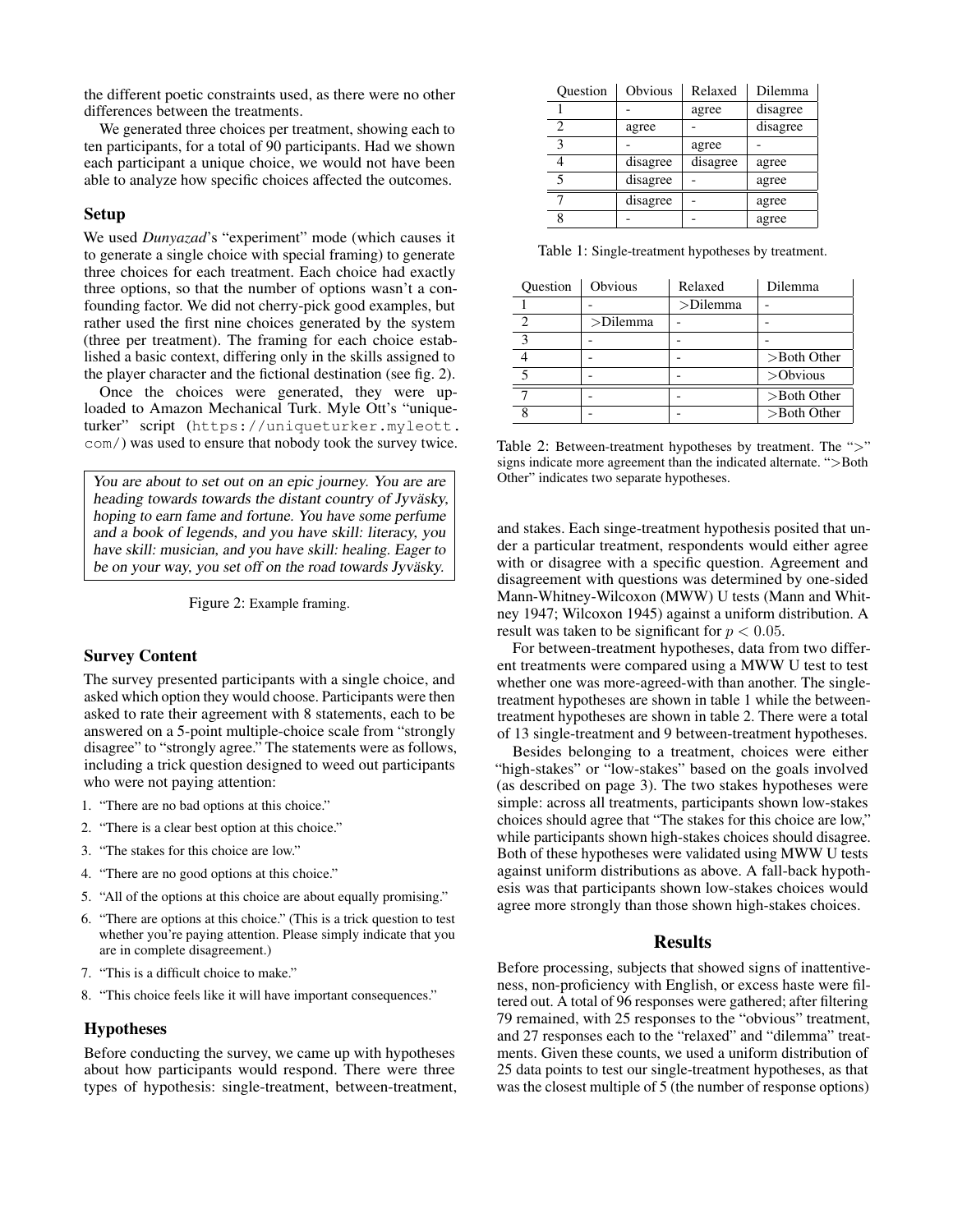

Figure 3: A summary of the data plotted as percentages of respondents per treatment who gave each possible answer following (Robbins and Heiberger 2011). Responses range from 1 (strongly disagree) to 5 (strongly agree).

| Q              |   | Obvious |          | Relaxed           |       | Dilemma |       |       |     |
|----------------|---|---------|----------|-------------------|-------|---------|-------|-------|-----|
|                |   |         | Α        | 0.176             | ×     | D       | 0.009 | 66%   |     |
| $\overline{2}$ | А | 0.023   | 64%      | 0.047<br>D        |       |         | 62%   |       |     |
| 3              |   |         |          | 0.015<br>65%<br>A |       |         |       |       |     |
| 4              | D | 0.006   | 68%      | D                 | 0.005 | 68%     | А     | 0.007 | 67% |
| 5              | D | 0.069   | X        |                   |       |         | А     | 0.322 | X   |
| 7              | D | 0.073   | $\times$ |                   |       | A       | 0.009 | 66%   |     |
| 8              |   |         |          |                   |       | A       | 0.001 | 71%   |     |

Table 3: The single-treatment hypotheses. Each entry indicates the hypothesis (agree=A/disagree=D) followed by the  $p$ -value. Significant results are in bold, and indicate the effect size (percent of comparisons that support the hypothesis).

to the sizes of our data sets. The low- and high-stakes conditions had 44 and 35 responses respectively; we used the same 25-point uniform distribution to test our stakes hypotheses.

A summary of the data is shown in fig. 3. The numbers are percentages who disagreed, were neutral, or agreed with each question (from left to right) with all 5 responses plotted individually. The plots are grouped by treatment.

We tested our hypotheses as described above; the results are shown in tables 3 and 4. Table 3 shows the singletreatment results: 9 of our 13 hypotheses were confirmed. Each entry in this table indicates the hypothesis, the  $p$ -value for that hypothesis, and if confirmed ( $p < 0.05$ ), the effect size (the percentage of pairings that support the hypothesis, sometimes called the "common language effect size"). Table 4 shows the between-treatment results: 8 of our 9 hypotheses were confirmed.

| Q | Hypothesis        | $\boldsymbol{p}$ | effect   |
|---|-------------------|------------------|----------|
| 1 | Relaxed>Dilemma   | 0.0003           | 73%      |
| 2 | Obvious > Dilemma | 0.0001           | 75%      |
| 4 | Dilemma>Obvious   | $<$ $0.0001$     | 83%      |
| 4 | Dilemma>Relaxed   | ${<}0.0001$      | 83%      |
| 5 | Dilemma>Obvious   | 0.036            | 63%      |
| 7 | Dilemma>Obvious   | ${<}0.0001$      | $77\%$   |
| 7 | Dilemma>Relaxed   | 0.001            | 71%      |
| 8 | Dilemma>Obvious   | 0.141            | $\times$ |
| 8 | Dilemma>Relaxed   | 0.0004           | 73%      |

Table 4: Between-treatments hypotheses. Each row indicates a hypothesis, the corresponding p-value, and the effect size if the result is significant ( $p < 0.05$ ).

All three of our stakes hypotheses were supported. For the first (low-stakes choices would appear so) the  $p$  value was 0.004 and the effect size was 66%. The second hypothesis (high-stakes choices wouldn't appear low-stakes) the  $p$  value was 0.001 and the effect size was 70%. Our backup (lowstakes choices would appear lower-stakes than high-stakes choices) had  $p = 9.7 \times 10^{-11}$  and an effect size of 83%.

## **Discussion**

Of our 25 specific hypotheses, 20 were supported by our data. Furthermore, the effect sizes for confirmed hypotheses ( $\geq$ 62%) as well as the percentages who agreed/disagreed with each question (see fig. 3) indicate that the treatments substantially affect responses. Our system is fairly successful at generating obvious, relaxed, and dilemma choices. The differences between treatments confirm that the treatment-specific constraints are responsible for subjects' reactions, as opposed to the general constraints and knowledge engineering common to all treatments. The results also imply that the goals our survey participants considered when judging the choices align with those authored into the system. The fact that our stakes hypotheses were confirmed further indicates that our author-based estimation of which player goals are more and less important is largely correct. On a treatment-by-treatment basis, the observed properties were:

- "Obvious" choices Participants felt that obvious choices had a clear best option (question 2) and that they had at least some good options (question 4). We expected that participants would feel the options were not all equally promising (question 5) and that these choices were not difficult (question 7) but in both cases our data did not confirm these expectations.
- "Relaxed" choices Participants felt that the stakes for these choices were low (question 3) and that these choices had some good options (question 4). We expected participants to agree that these choices had no bad options (question 1) but our data did not support this hypothesis.
- "Dilemma" choices Participants felt that there were some bad options at these choices (question 1) and agreed that there were no good options (question 4). Furthermore, they did not feel that these choices had clear best options (question 2), and they agreed that these choices were difficult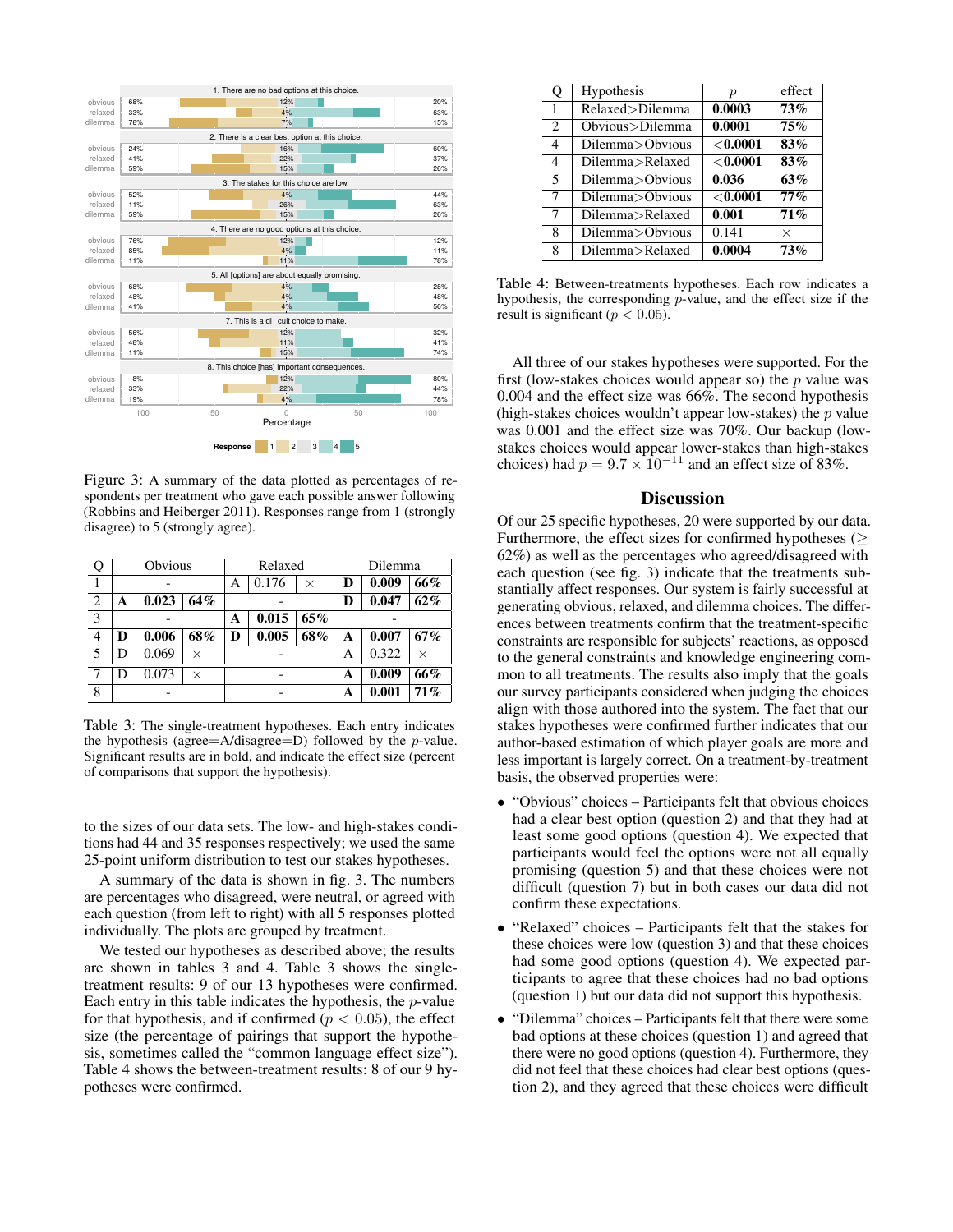and had important consequences (questions 7 and 8). However, we expected participants to agree that all options at these choices were about equally promising, but the data did not support this hypothesis.

The data strongly support *Dunyazad*'s ability to construct choices where there is a clear best option, choices with low or high stakes, choices with no good options, and choices perceived to have important consequences. These results are important successes for automatic choice poetics, and they show that *Dunyazad* is capable of crafting choices that achieve certain poetic effects. At the same time, not all of our hypotheses were confirmed, so our formal definitions for relaxed, obvious, and dilemma choices may bear some revision (that, or the system may have other problems not related to these definitions). A detailed analysis of the data will hopefully shed some light on why our hypotheses were not confirmed and whether the theory or the system (or both) need to change. Unfortunately, there is not space here for a detailed analysis of all of our failed hypotheses, but the value of our approach for informing a theory of choice poetics can be seen from the analysis of a single failed hypothesis.



Figure 4: Responses to question 1 under the "relaxed" treatment. The three numbers are the seeds used for the three different choices for this treatment. The graph setup is the same as in fig. 3.

We expected the "relaxed" treatment to elicit agreement with the statement "There are no bad options at this choice," but our statistical test failed to reject the null hypothesis. A per-choice breakdown of the data for the relaxed condition in fig. 4 gives a strong indication that the choice with seed 4897 was a problem. That particular choice is the choice shown in fig. 1. One possible reason for what we observed is clear: unlike the other two questions in the "relaxed" case, option 3 of this question lists "no relevant skills" rather than giving a relevant skill possessed by the player.

The fact that the player doesn't have any skills relevant to that action does not mean that the action will fail, but it might make that option seem less desirable than the others at that choice. None of the options at the other two choices in the "relaxed" treatment listed "no relevant skills," which explains why there might be a difference in responses. If that wording caused the shift, it would be consistent with Schwartz et al.'s theory of satisficing versus maximizing personalities (Schwartz et al. 2002): While some people are happy as long as their choices lead to satisfactory results, others are unhappy if their choices lead to good but nevertheless suboptimal results. The strong split in responses for this specific case (including both significant "strongly disagree" and significant "strongly agree" contingents) indicates that some people may be interpreting the phrase "bad option" as meaning options that are absolutely bad, while others may be comparing the options against each other. It would take more data to discern whether this distinction is what is at work here, but it is clear that it is an important distinction for choice poetics, and it is not yet something that *Dunyazad* reasons about. Even if other factors contributed to the failure of seed 4897, the issue of satisficing vs. maximizing is an important one that should be taken into account.

Although *Dunyazad* does not reason about this, it is to some degree aware of the distinction between the question with seed 4897 and the other two questions in that treatment. The constraints for the "relaxed" condition were that each option either "enables" or "achieves" a goal. In this case, the system generated two options that "achieved" a goal and one that merely "enabled" a goal, thus creating a distinction even on its own terms. The other two questions in the relaxed category each included three options which "achieved" a goal. In light of the survey results, it is clear that to construct choices that unambiguously have "no bad options" the system should not only require that each option works towards a player goal, but that each option is balanced against all others. This suggested change to the system's rules also informs the theory (in this case reinforcing the importance of existing psychology theory).

There were four more hypotheses that were unsupported by our data, but there is not room here for a detailed analysis of each. However, despite these few unexpected results, the vast majority of our hypotheses were confirmed, and this gives us confidence that the choices that *Dunyazad* constructs generally live up to their "obvious," "relaxed," and "dilemma" labels. Even more than that, it indicates that the rules *Dunyazad* is using to construct those choices are successful formulae for producing the corresponding poetic effects (with some caveats). We are working to publish a full analysis of our results in a longer format.

#### Conclusion

Overall, our study confirmed *Dunyazad*'s ability to construct choices that achieve specific poetic effects, while a few surprising results suggested revisions to both our system and the underlying theory. These results imply that *Dunyazad*'s explicit strategies for making "obvious," "relaxed," and "dilemma" choices are viable, and these strategies (as described in the *Dunyazad* section) could be employed by normal authors. Only because *Dunyazad* is a transparent implementation of choice poetics theory can experimental results directly inform that theory.

Our results point to ways to improve *Dunyazad*'s capabilities. For example, we now plan to implement separate "satisfaction" and "maximization" modes so that the system can reason about option balance whichever decision modality a player uses. Being able to manipulate basic player expectations is a step towards our goal of getting *Dunyazad* to generate more complex poetics, such as regret or confusion. Of course, further analysis of our data beyond what was presented here will probably yield other insights relevant to both the theory of choice poetics and to *Dunyazad* specifically.

# Acknowledgements

The authors are grateful to the reviewers for providing useful feedback and for the support of NSF grant IIS-1409992.